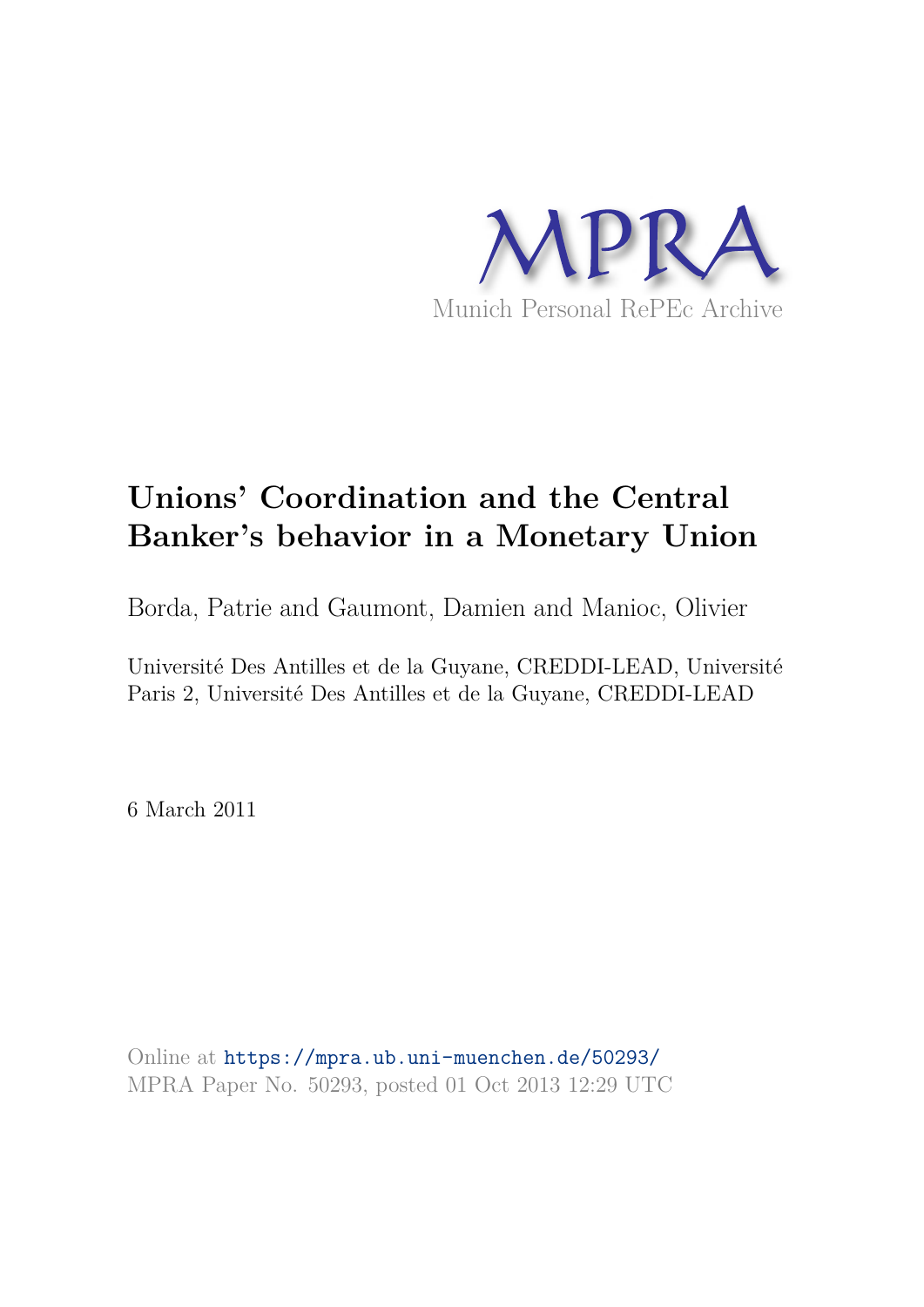# Unions' Coordination and the Central Banker's behavior in a Monetary Union

### Patrice Borda

Universite des Antilles et de la Guyane. ´

### Damien Gaumont

Université Panthéon Assas et ERMES, (Paris 2), 12 Place du Panthéon, 75231 Paris Cedex, France.

### Olivier Manioc

Universite des Antilles et de la Guyane. ´

### March 6, 2011

#### **Abstract**

In a 2-country monetary union, this paper studies a Stackelberg game between the Central Banker and two symmetrical countries. The central banker chooses the money supply. In each country, there is a union who acts as a monopoly of labor supply. Firms are wage and price takers. We analyze the effects of internationally coordinated unions versus internationally uncoordinated unions. It is shown that wages are lower when unions are internationally coordinated and the money policy is more accomodating. This result is linked to the degree of conservatism of the Central Banker with respect to inflation.<sup>1</sup>

JEL Classification: E24, E5, J51, P45.

Key Words: Monetary Union, International Union Coodination, Employment and Wage-Setting

<sup>&</sup>lt;sup>1</sup>Suggestions and remarks from Christopher Crowe, Shelton Nicholls and Delisle Worrell were very useful when writing this paper. All remaining errors are ours.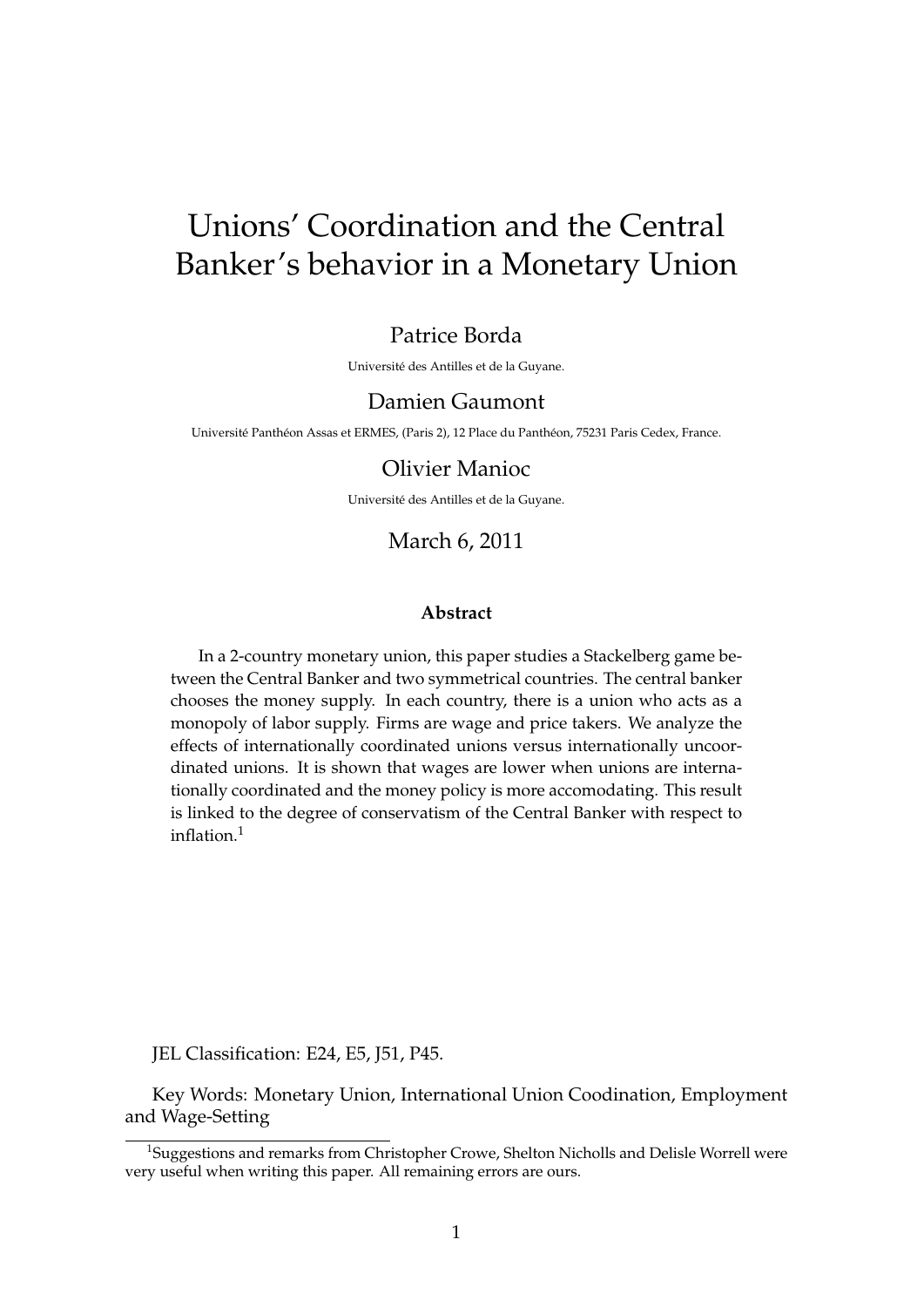# **1 Introduction**

In a 2-country monetary union where the Central Banker chooses the money supply, we analyze the impact of his choice on employment when unions are internationally coordinated or internationally uncoordinated.

This is an important question to study because national unions are trying to organize a European unions' coordination, but until now, they still do not have any effective bargaining power at the monetary union level. The internationalization of all European Economic Union unions (EEU unions) has not been fully accomplished yet. For example, there haven't been any European strikes so far. The objective of this paper is to analyze what could happen if unions became successful in their internationalization process and got some effective collective bargaining power. This is not a trivial question, especially in a monetary union, such as the EEU, where monetary policy choices are imposed on all members of the union, whatever their specific economic constraints are, Canzoneri and Henderson (1991) and Jensen (1993) and Agiomirgianakis (1998). Countries differ in many aspects, but the monetary policy is unique for each one. Countries'own level of unemployment differ, but in general European unemployment is high and may be linked to monetary decisions.

From a theoretical point of view, in our paper, countries trade national goods for foreign goods so that they differ in their consumer price index. In an international environment, this is sufficient to generate country differences in both prices and wages, consequently unemployment rates differ across countries. Dependng on his degree of conservatism in term of inflation, the Central Banker chooses the quantity of money in the monetary union, whereas trade union — as a monopoly of labor supply — imposes on firm a workers' welfare-maximizing wage. Different wages across countries involve different unemployment rates across countries. Since wages affect price level, and prices affect the monetary mass, the optimal choice of the Central Banker depends on wether unions are coordinated or not at the international level. To our knowledge, this question has not been addressed.

The literature on the impact of monetary union on the labour market is characterized by unions' wage-setting at the national level. At the national level, Akhand (1992) demonstrated that trade unions coordination solves partially the inflationary bias problem. In the EMU literature, Soskice and Iversen (1998) pay attention to the interaction between central bank monetary rules and systems of national collective wage bargaining. They analyze coordinated wage-bargaining systems at the national level since wage determination is dominated by collective bargaining in all the EMU member states. They discuss the possibility of government union bargains. Cukierman and Lippi (1999) extend Gruner and Hefeker (1999) to the case of a multi-union country which switches from a national monetary policy to a union monetary policy. Considering decentralized multi-union wage-setting at national level leads to changes in real variables even if unions are not inflation averse.

One notable difference from these authors is that in our framework we do not analyze the switch from a national to a monetary union, because this has already been done in 2002 for EEU. We only consider one union in each of the two coun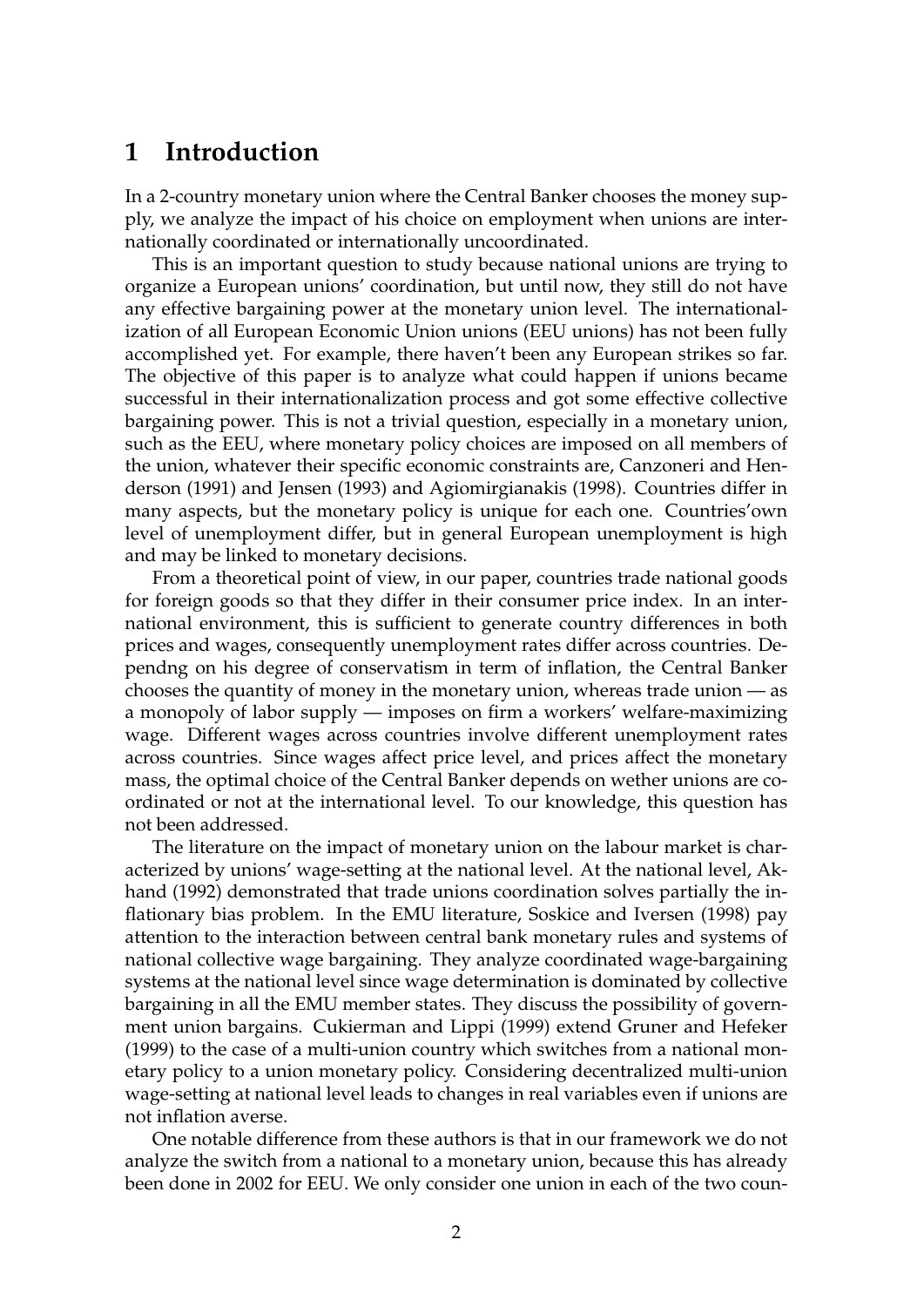tries and study the impact of their coordination, or not, at the international level. In other words, the centralization takes place at the international level, and not at the national one, as usually done in the literature. This is new. We show that international coordination between unions in a monetary union yields to lower wages and a higher employment level compared with uncoordinated unions. Internationally coordinated unions leads to an accommodating monetary policy as long as the Central Banker is sufficiently conservative in terms of inflation.

The paper is organised as follows. Section 2 presents the model. Section 3 is devoted to the resolution of the model. Section 4 analyzes the effects of unions' coordination. Section 5 concludes.

# **2 The model**

We consider a competitive world of two equal-sized, interdependent and symmetrical countries under certainty. Each country produces an internationaly tradable homogeneous good. In the remainder of the paper, subscript  $i(j)$  denote domestic (foreign) variables. The unique Central Banker is the leader of Stackelberg who plays against the two countries. He plays the first by determining the amount of nominal money, m, which minimizes a loss function  $\Psi$ . In each country, the union represents a labor supply monopoly which imposes the wage rate  $w_i$  on the firm. This wage maximizes the utility U of all members of the union. The firm maximizes its profits with respect to the labor demand,  $\ell_i$ , taking the union's wage level as given. The Stackelberg game is the following:

$$
\begin{array}{ll}\displaystyle\min_{m(w_i,\ell_i,w_j,\ell_j)} &\displaystyle\Psi(m(w_i,\ell_i,w_j,\ell_j)),\\ &\displaystyle\left\{\begin{array}{ll}w_i^{\,\star} &\displaystyle=\operatorname{argmax}_{w_i}U(w_i(m)),\\ &\displaystyle\ell_i^{\,\star} &\displaystyle=\operatorname{argmax}_{\ell_i}\Pi(\ell_i(w_i(m))), \end{array}\right. &\left\{\begin{array}{ll}w_j^{\,\star} &\displaystyle=\operatorname{argmax}_{w_j}U(w_j(m)),\\ &\displaystyle\ell_j^{\,\star} &\displaystyle=\operatorname{argmax}_{\ell_j}\Pi(\ell_j(w_j(m))). \end{array}\right. \end{array}
$$

We solve this static Stackelberg game backwards. Consequently, we first present the firms, then the unions before presenting the central bank's behavior.

### **2.1 The Firms' behavior**

In each country, there is a representative firm, which is a price-taker. Capital is already fixed, so that output Y is produced with labor  $L$  according to the following production functions:

$$
Y_i = L_i^{\alpha}, \quad Y_j = L_j^{\alpha}, \tag{1}
$$

where  $0 < \alpha < 1$  is the elasticity of output with respect to labour. Firms are profit maximizers for a given wage  $\hat{W}$  and a given price  $P$ . They  $\max_{L} \{ \Pi = L^{\alpha} - WL \}$ . Approximating the production function in a neighborhood of any given value  $Y_0$ and  $L_0$ , we have:

$$
\frac{Y - Y_0}{Y_0} Y_0 = \alpha L_0^{\alpha - 1} \frac{L - L_0}{L_0} L_0.
$$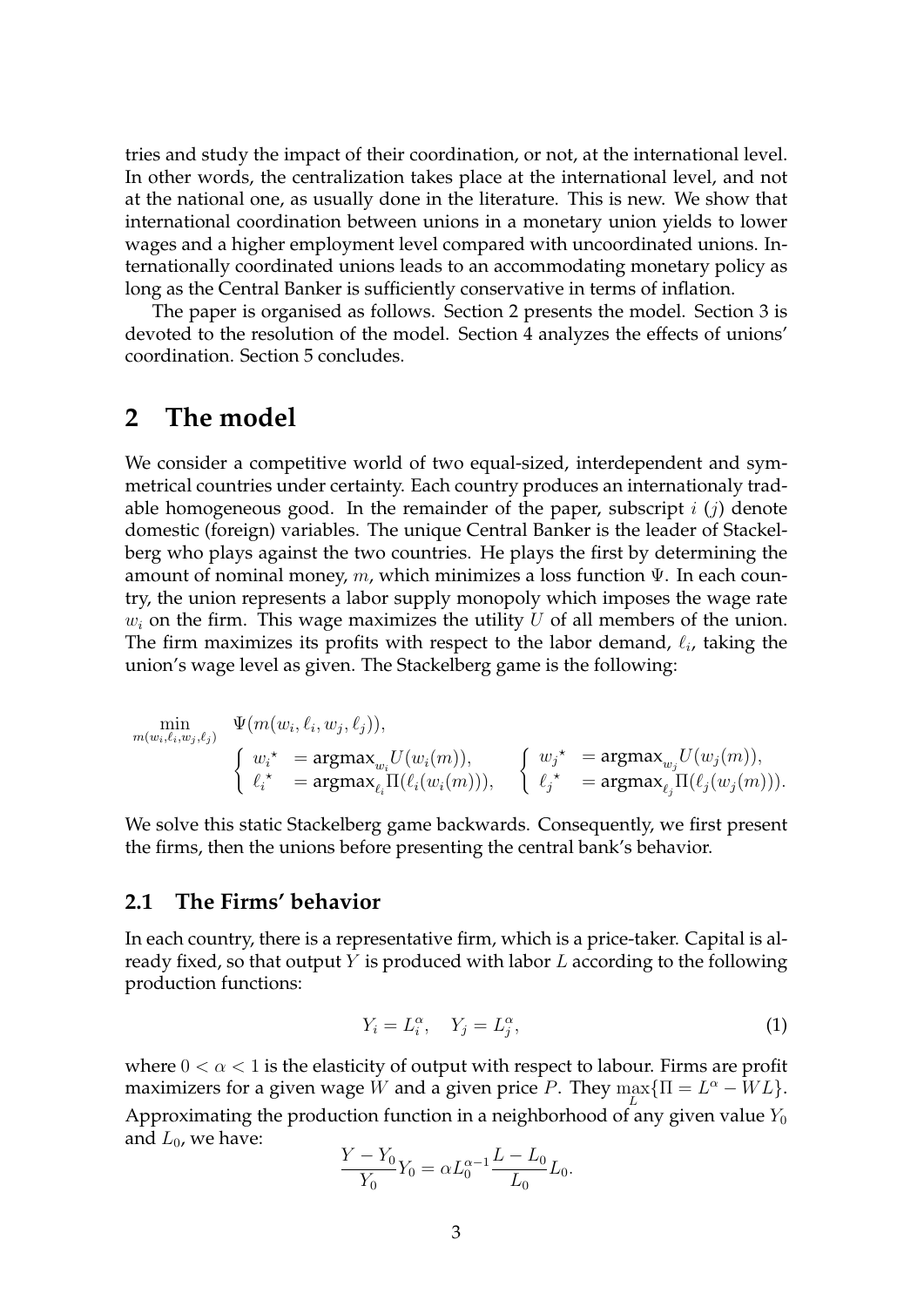Defining  $y = (Y - Y_0)/Y_0$  and  $\ell = (L - L_0)/L_0$ , we have:

$$
yY_0 = \alpha L_0^{\alpha - 1} \ell L_0,
$$
  

$$
yY_0 = \alpha L_0^{\alpha} \ell.
$$

Using (1) after simplification by  $Y_0$ , we have:

$$
y_i = \alpha \ell_i, \quad \text{and} \quad y_j = \alpha \ell_j. \tag{2}
$$

### **2.2 Unions' behavior**

Two types of unions'behavior are possible: union are uncoordinated or coordinated.

#### **2.2.1 Uncoordinated unions and wage setting**

Unions' behavior is given by the maximization of a loss function of employment  $\ell_k$ ,  $k = i, j$  and real wages  $\hat{w}_k$ ,  $k = i, j$ . In line with Driffill (1986), Jensen (1993), Zervoyianni (1996), Agiomirgianakis (1998) the domestic union (country i) maximizes with respect to national wages the utility of their members subject to the fact that it does not take into account the impact of his decision on foreign wage, as well as on money supply:

$$
\max_{w_k} U_k = -(\ell_k - \ell_{0k})^2 + b\hat{w}_k(m), \quad b > 0,
$$
\n
$$
\text{s.c. } \frac{\partial w_k}{\partial w_{-k}} = \frac{\partial m}{\partial w_{-k}} = 0,
$$
\n(3)

where  $\ell_{0k}$  is the labor force of country  $k$ , and index  $-k$  captures the other country. Unions choose wages taking money and foreign wage as given.

We now present the case of coordinated unions.

#### **2.2.2 Coordinated unions and wage setting**

We now turn to the coordinated trade unions. Unions maximize the joined utility of their members without taking into account the impact of their wage decision on the money supply. The maximization program is:

$$
\max_{w_i, w_j} U_i + U_j = \left[ -(\ell_i - \ell_{0i})^2 + bw_i \right] + \left[ -(\ell_j - \ell_{0j})^2 + bw_j \right],
$$
\n
$$
\text{s.c. } \frac{\partial m}{\partial w_i} = \frac{\partial m}{\partial w_j} = 0.
$$
\n(4)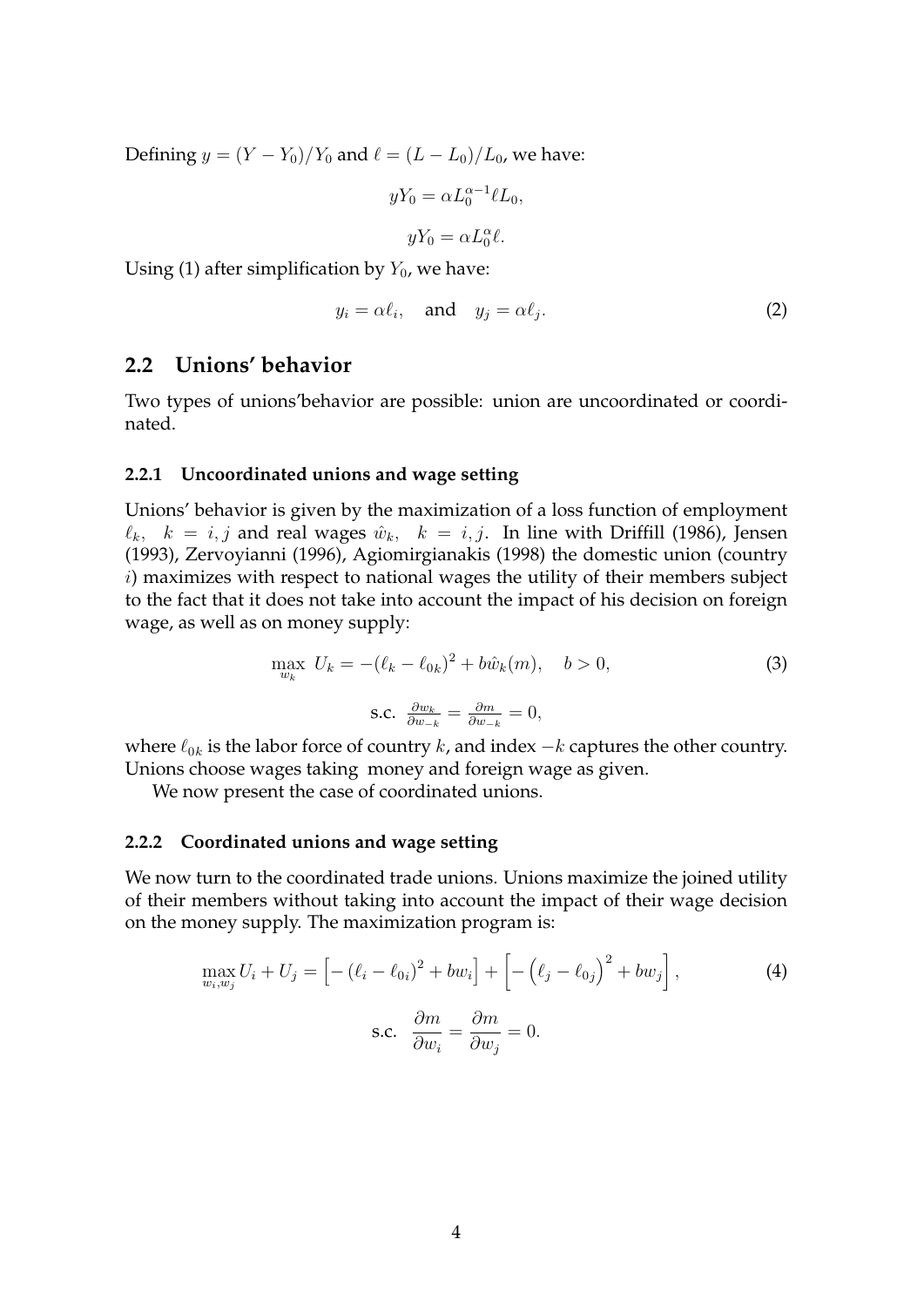### **2.3 The Central banker's policy**

In a monetary union, the central bank maximizes a function of the joined utilities of the two countries. The loss function, which is the sum of two national loss functions, depends on the employment in the two countries as well as the consumer price index in the two countries. The Central Banker chooses the money supply in order to minimize

$$
\min_{m} \Psi = V_i + V_j = (\ell_i - \ell_{0i})^2 + \lambda q_i^2 + (\ell_j + \ell_{0j})^2 + \lambda q_j^2,
$$
\n(5)

$$
\text{s.t. } \frac{\partial w_i}{\partial m} = \frac{\partial w_j}{\partial m} = 0.
$$

where  $\lambda$  captures the relative weight of price into the loss function of the Central Bank. If the Central Bank is a vigorous inflation fighter,  $\lambda$  takes a high value. On the opposite, if  $\lambda \sim 0$ , the Central Bank pays more attention to employment than to prices.

Before solving this static Stackelberg game, we present some useful preliminary price equations which help determine the solution of the game.

### **2.4 Prices**

As national and foreign productions are internationaly tradable, they are consumed in both countries. This implies that consumer price indexes  $q_i$  and  $q_j$  depend on national and foreign prices. The relative price of foreign good measured in national good noted  $z$ , is simply the difference between the production prices, where  $p_i, p_j$  are approximated prices (See Appendix A.1 for more details):

$$
z = p_j - p_i. \tag{6}
$$

Then we can derive the following relations:

$$
q_i = p_i + \beta z, \quad q_j = p_j - \beta z,
$$
\n<sup>(7)</sup>

where  $\beta$  captures the preference for foreign good in the domestic country. We assume that national consumers prefer national good, so that  $0 < \beta < 0.5$ . This is a usual assumption in this literature, see for example Lane (2000), Schwarz (2004), Agiomirgianakis (1998).

Real wages, which will be defined below, are increasing in nominal wages,  $w_i$  and  $w_j$ , and decreasing in consumer price,  $q_i$  and  $q_j$ . We have:

$$
\hat{w}_i = w_i - q_i, \quad \hat{w}_j = w_j - q_j. \tag{8}
$$

We assume that the money supply is a linear convex combination of the national and the foreign prices augmented by the national and foreign outputs. Then, the money supply is given by :

$$
m = [vp_i + (1 - v)p_j] + [y_i + y_j], \tag{9}
$$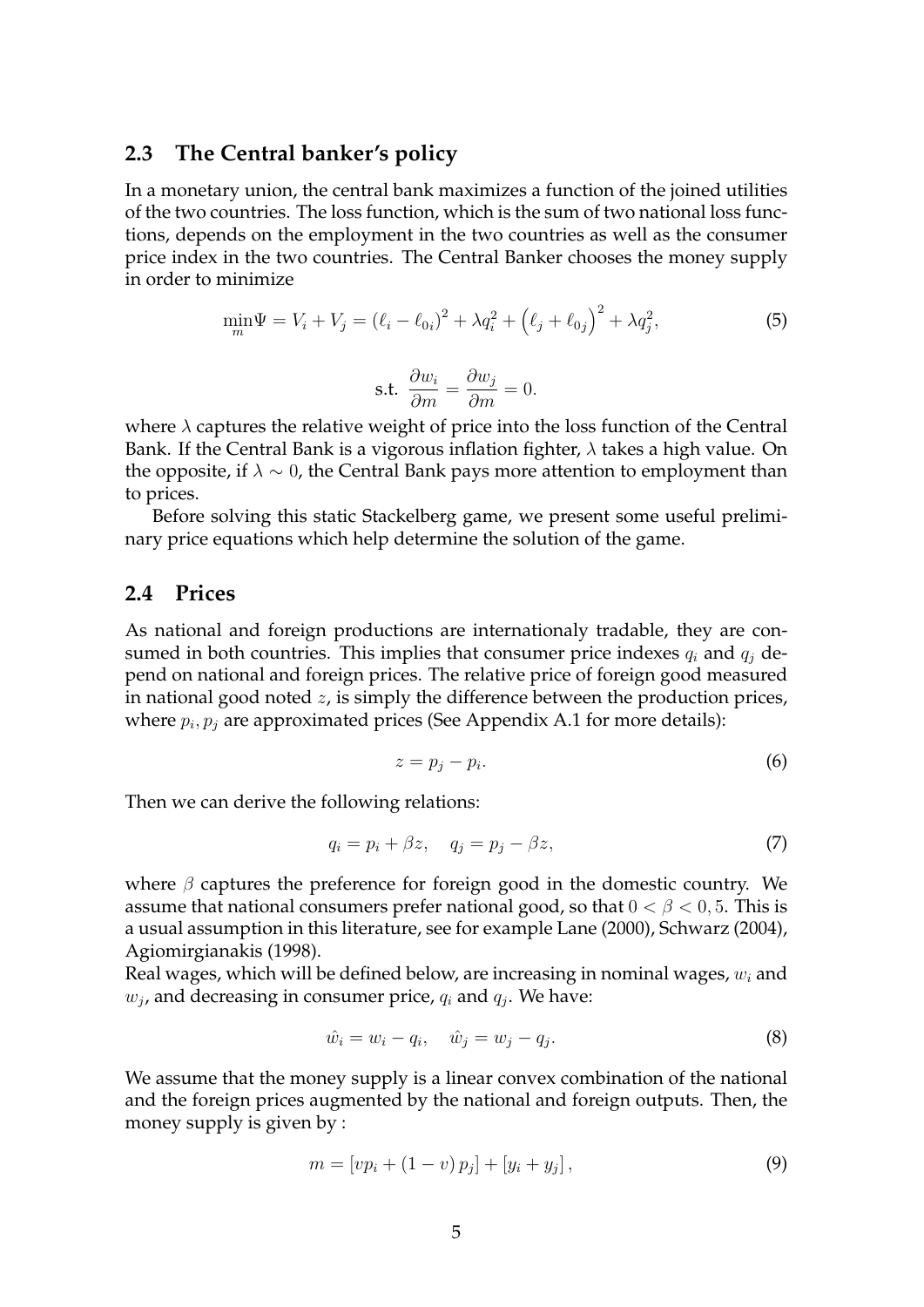where  $v$  represents the domestic production's share. In line with Lane (2000) and Agiomirgianakis (1998), we choose from now up to the end  $\alpha = 1 - \alpha = 0, 5$ . Unified market is equally shared between domestic and foreign productions. Trade balances are given by:

$$
b_i = -b_j = \theta z - \beta (y_i - y_j), \qquad (10)
$$

where  $\theta$  captures the share of the relative prices in the external equilibrium. External equilibrium is reached if  $y_i - y_j = \delta z$ :

$$
y_i - y_j = \frac{\theta}{\beta} (p_i - p_j) \equiv \delta (p_i - p_j), \qquad \qquad \delta > 1,
$$
 (11)

 $\delta$  is assumed to be higher than unity because changes in money purchasing power has stronger effects on trade balance than changes in incomes.

# **3 Resolution of the model**

The model is solved backward. We start with the solution of the firms, then the solution of the monopoly unions. Knowing the equilibrium activity in each country (commodity market equilibrium and labor market equilibrium), the Central Banker determines the amount of money for the monetary union.

#### **3.1 Firms**

Labour demand is a decreasing function in the real wage  $W/P$ :

$$
L_i = \left[\frac{\alpha P_i}{W_i}\right]^{\frac{1}{1-\alpha}}, \quad L_j = \left[\frac{\alpha P_j}{W_j}\right]^{\frac{1}{1-\alpha}}.
$$
 (12)

By an appropriate approximation, see appendix (A.1), these functions can be rewritten as:

$$
\ell_i = -\left[\frac{w_i - p_i}{1 - \alpha}\right], \quad \ell_j = -\left[\frac{w_j - p_j}{1 - \alpha}\right].
$$
\n(13)

As shown in Appendix A.1, the difference between the wage increase  $w_i$  and the price increase  $p_i$  captures the increase in the real purchasing power of consumers. Since, by definition,  $\ell_i$  represents a variation of the labor demand, equation (8) means that an increase in the real purchasing power of consumers leads to a decrease in the variation of labor demand.

### **3.2 Unions' solution**

This subsection is devoted to the unions'solution in both uncoordinated unions and coordinated unions.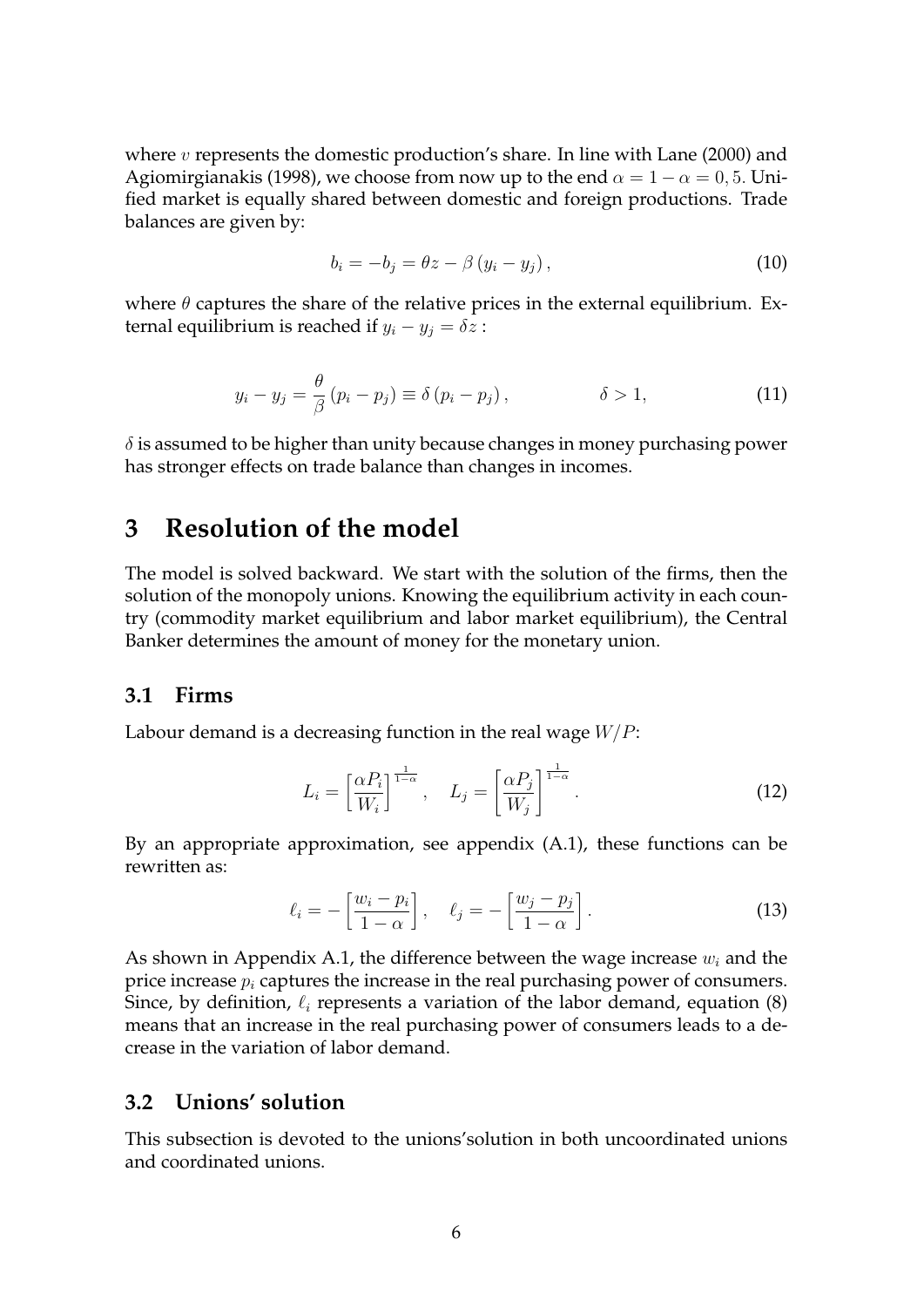#### **3.2.1 Uncoordinated unions**

The resolution, of (3) gives :

$$
w_i = m + \frac{\phi}{\sigma}(m - w_j) - \frac{\tau}{\sigma}\ell_{0i} + \eta, \quad w_j = m + \frac{\phi}{\sigma}(m - w_i) - \frac{\tau}{\sigma}\ell_{0j} + \eta, \tag{14}
$$

where

$$
\begin{aligned}\n\sigma &= \alpha + 2\delta > 0, \\
\phi &= \alpha(1 - 2\delta) < 0, \\
\end{aligned}\n\qquad\n\begin{aligned}\n\eta &= \frac{b\tau}{2\sigma^2} \left[ (1 - \alpha)\,\sigma + 2\beta\alpha(1 + \alpha) \right] > 0, \\
\tau &= 2(1 + \alpha)(\alpha + \delta(1 - \alpha)) > 0.\n\end{aligned}
$$

The relations (14) summarize the Nash reaction functions. Both nominal wages are negatively correlated to labour force. As expected, an accommodating monetary policy lead to higher wages. Substituting the first equation of (14) into the second equation of (14) yields :

$$
w_i = m + \frac{\phi \tau}{\sigma^2 - \phi^2} \ell_{0j} - \frac{\sigma \tau}{\sigma^2 - \phi^2} \ell_{0i} + \frac{\sigma - \phi}{\sigma} \eta.
$$
 (15)

Consequently

$$
w_j = m + \frac{\phi \tau}{\sigma^2 - \phi^2} \ell_{0i} - \frac{\sigma \tau}{\sigma^2 - \phi^2} \ell_{0j} + \frac{\sigma - \phi}{\sigma} \eta.
$$
 (16)

In this case unions set  $w_i$  and  $w_j$  together.

#### **3.2.2 Coordinated unions**

Coordinated unions' solutions are given by:

$$
w_{i} = m - \frac{\tau \left(\phi \ell_{0i} + \sigma \ell_{0j}\right)}{(\sigma + \theta)^{2}} - \frac{\tau \left(\sigma^{2} + \phi^{2}\right)}{(\sigma - \phi) \left(\sigma + \phi\right)^{2}} \left(\ell_{0i} - \ell_{0j}\right) + \frac{b}{2} \left(1 - \alpha\right) \left(1 + \alpha\right),
$$
  

$$
w_{j} = m - \frac{\tau \left(\phi \ell_{0j} + \sigma \ell_{0i}\right)}{(\sigma + \phi)^{2}} + \frac{\tau \left(\sigma^{2} + \phi^{2}\right)}{(\sigma - \phi) \left(\sigma + \phi\right)^{2}} \left(\ell_{0i} - \ell_{0j}\right) + \frac{b}{2} \left(1 - \alpha\right) \left(1 + \alpha\right). \tag{17}
$$

### **3.2.3 The Central Banker's solution**

The central bank's reaction function is given by :

$$
m = \frac{1 - 2\lambda(1 - \alpha)\alpha}{2 + 2\lambda(1 - \alpha)^2}(w_i + w_j) + \frac{1 + \alpha}{2 + 2\lambda(1 - \alpha)^2}(\ell_{0i} + \ell_{0j})
$$
(18)

Note that, if  $\lambda$  is zero, then the policy-maker wants to promote employment whatever the inflation costs, and money supply are:

$$
m = \frac{1}{2}(w_i + w_j) + \frac{1 + \alpha}{2}(\ell_{0i} + \ell_{0j}).
$$
\n(19)

In this case, nominal wages have a positive effect on money supply. When country unions are very strong, the central banker chooses an an accommodating monetary policy to avoid a rise in unemployment and to maintain a high level of labour demand.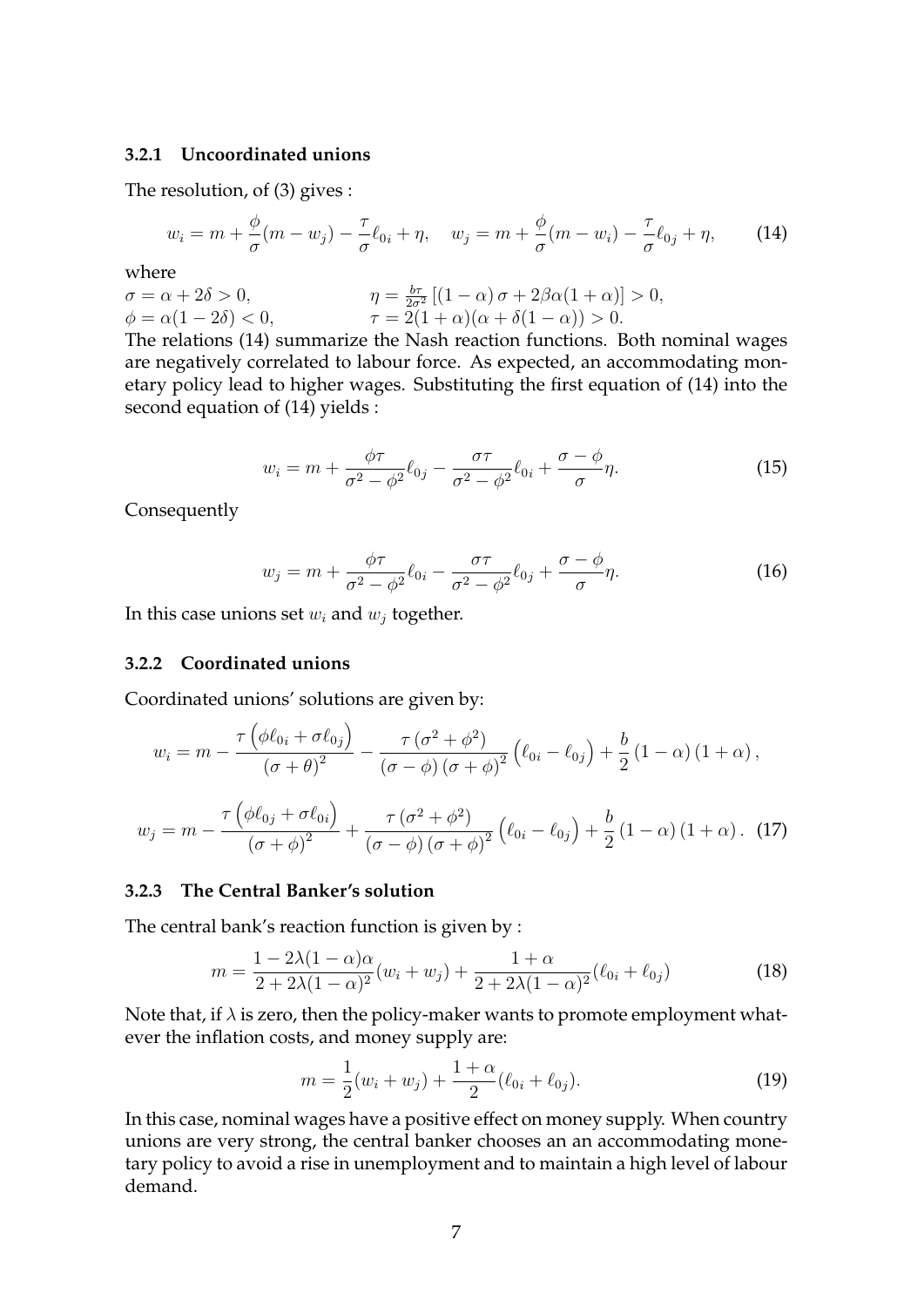### **3.3 Equilibrium**

This Subsection is devoted to the computation of all equilibria over all markets, knowing the optimal wages, the optimal labor demands and the optimal money obtained in the previous Section.

Equations (2), (11), and (14) have been used to obtain relation (20) :

$$
p_j - p_i = \frac{\alpha}{\alpha + \delta(1 - \alpha)} (w_j - w_i).
$$
 (20)

Note that  $p_j - p_i$  is positively related to the wage differential. From (2), (9), (14), and (20), we can derive (21):

$$
m = \frac{1+\alpha}{1-\alpha}p_i + \frac{1+\alpha}{1-\alpha}\left(\frac{-\alpha}{2\left(\alpha + \delta(1-\alpha)\right)}\right)\left(w_i - w_j\right) - \frac{\alpha}{1-\alpha}\left(w_i + w_j\right). \tag{21}
$$

The solution for  $p_i$  and  $p_j$  can be written as:

 $1 + \alpha$ 

$$
p_i = \frac{1 - \alpha}{1 + \alpha} m + \frac{\alpha}{2(\alpha + \delta(1 - \alpha))} (w_i - w_j) + \frac{\alpha}{1 + \alpha} (w_i + w_j),
$$
  

$$
p_j = \frac{1 - \alpha}{1 + \alpha} m - \frac{\alpha}{2(\alpha + \delta(1 - \alpha))} (w_i - w_j) + \frac{\alpha}{1 + \alpha} (w_i + w_j).
$$
 (22)

Using (6) (7), (22) we determine the consumer price :

$$
q_i = \frac{1 - \alpha}{1 + \alpha} m + \frac{\alpha}{1 + \alpha} (w_i + w_j) + (1 - 2\beta) \frac{\alpha}{2(\alpha + \delta(1 - \alpha))} (w_i - w_j),
$$
  

$$
q_j = \frac{1 - \alpha}{1 + \alpha} m + \frac{\alpha}{1 + \alpha} (w_i + w_j) - (1 - 2\beta) \frac{\alpha}{2(\alpha + \delta(1 - \alpha))} (w_i - w_j).
$$
 (23)

From (23) and (8), it follows immediately that  $\hat{w}_i$  and  $\hat{w}_j$  are related to m,  $w_i$  and  $w_j$  according to :

$$
\hat{w}_i = w_i - \frac{1 - \alpha}{1 + \alpha} m - \frac{\alpha}{1 + \alpha} (w_i + w_j) - (1 - 2\beta) \frac{\alpha}{2(\alpha + \delta(1 - \alpha))} (w_i - w_j),
$$
  

$$
\hat{w}_j = w_j - \frac{1 - \alpha}{1 + \alpha} m - \frac{\alpha}{1 + \alpha} (w_i + w_j) + (1 - 2\beta) \frac{\alpha}{2(\alpha + \delta(1 - \alpha))} (w_i - w_j). \tag{24}
$$

Substituting (22) into (14), we get :

$$
\ell_i = \frac{1}{1+\alpha}m - \frac{1}{1-\alpha}\left[w_i - \frac{\alpha}{2(\alpha+\delta(1-\alpha))}(w_i - w_j) - \frac{\alpha}{1+\alpha}(w_i + w_j)\right],
$$
  

$$
\ell_j = \frac{1}{1+\alpha}m - \frac{1}{1-\alpha}\left[w_j + \frac{\alpha}{2(\alpha+\delta(1-\alpha))}(w_i - w_j) - \frac{\alpha}{1+\alpha}(w_i + w_j)\right].
$$
 (25)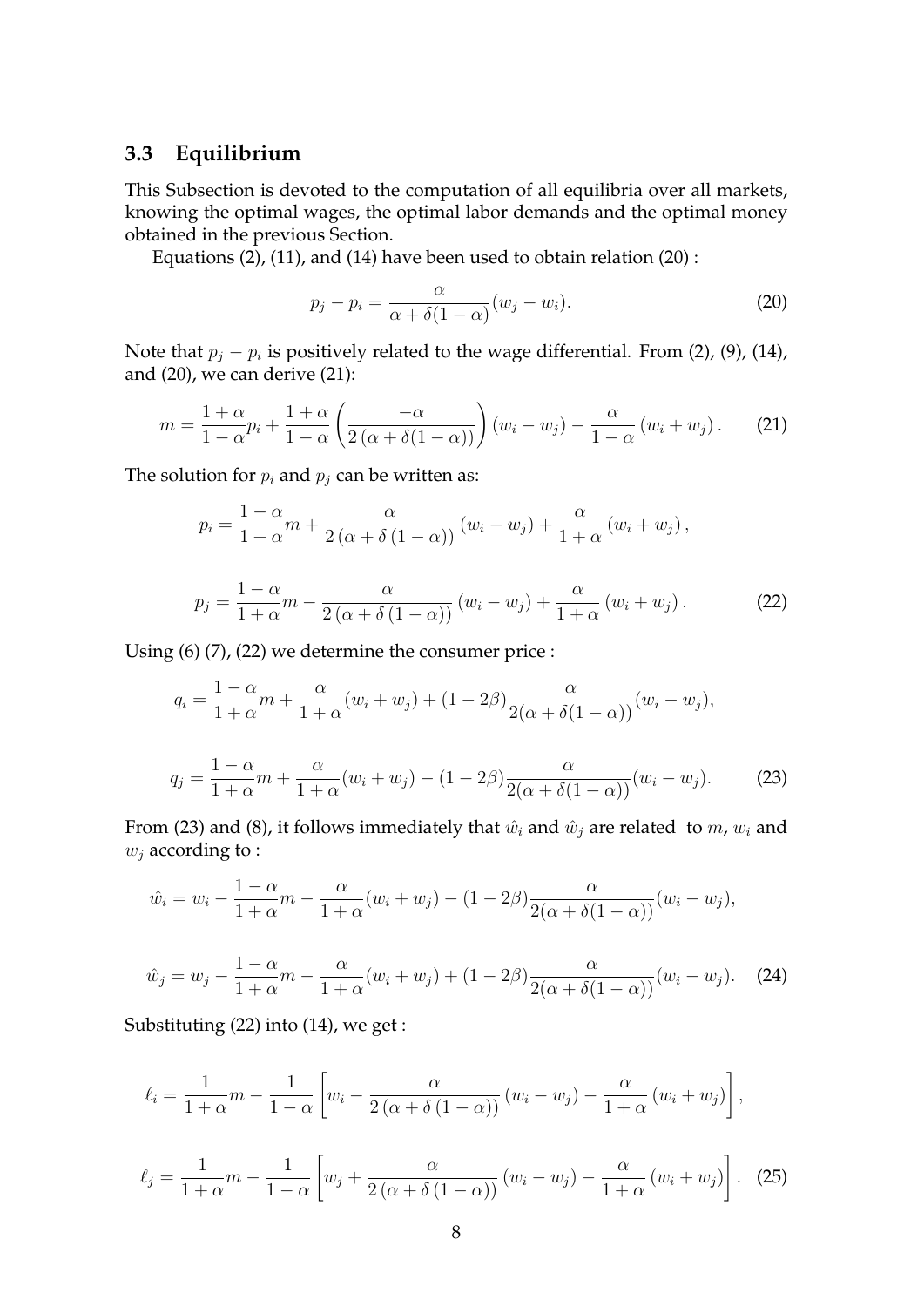Using  $(25, (14), (2)$  we can express the outputs  $y_i$ ,  $y_j$  as:

$$
y_i = \frac{\alpha}{1+\alpha}m - \frac{\alpha}{1-\alpha}\left[w_i - \frac{\alpha}{2(\alpha+\delta(1-\alpha))}(w_i - w_j) - \frac{\alpha}{1+\alpha}(w_i + w_j)\right],
$$

$$
y_j = \frac{\alpha}{1+\alpha}m - \frac{\alpha}{1-\alpha}\left[w_i + \frac{\alpha}{2(\alpha+\delta(1-\alpha))}(w_i - w_j) - \frac{\alpha}{1+\alpha}(w_i + w_j)\right].
$$
 (26)

A few interesting results are obtained from (22). Which can be written :

$$
p_i = \frac{1-\alpha}{1+\alpha}m + \frac{\alpha}{1+\alpha}\left[\left(1 + \frac{1+\alpha}{2(\alpha+\delta(1-\alpha))}\right)w_i + \left(1 - \frac{1+\alpha}{2(\alpha+\delta(1-\alpha))}\right)w_j\right],
$$

$$
p_j = \frac{1-\alpha}{1+\alpha}m + \frac{\alpha}{1+\alpha}\left[\left(1 - \frac{1+\alpha}{2\left(\alpha + \delta\left(1-\alpha\right)\right)}\right)w_i + \left(1 + \frac{1+\alpha}{2\left(\alpha + \delta\left(1-\alpha\right)\right)}\right)w_j\right].(27)
$$

Relations (27) shows that an increase in both wages and money supply increases the domestic production price when both money and commodity markets are cleared. The analysis of the foreign production price follows by symmetry. There are two effects playing here. The first is a monetary mechanism effect and the second is a trade balance effect. First, from (26) an increase in  $w_i$  increases the production. From (21), the monetary equilibrium is reached only if prices go up. Second, from (23) an increase in  $w_i$  involves a trade balance surplus due to a lessening of the domestic production.

# **4 The effects of unions' coordination**

The objective of this Section is to determine which of the two regimes (uncoordinated and coordinated of unions) leads to higher wages in the monetary union. Let us assume that  $\ell_{0i} = \ell_{0j} = \ell$ . Economic values in a coordinated regime are indexed by c, while economic values in a uncoordinated regime are indexed by *nc*. Replacing  $\ell_{0i}$  and  $\ell_{0j}$  by  $\tilde{\ell}$  in (14) and in (17), we obtain:

$$
w_{ci} = w_{cj} = m - (1 + \alpha)\tilde{\ell} + \frac{b}{2}(1 + \alpha)(1 - \alpha),
$$
  

$$
w_{nci} = w_{ncj} = m - (1 + \alpha)\tilde{\ell} + \frac{b}{2}(1 + \alpha)\left[(1 - \alpha) + \frac{2\beta\alpha(1 + \alpha)}{\sigma}\right].
$$
 (28)

Externalities of unions' behavior can be internalized in a coordinated wage setting. Indeed wages and prices are low:  $w_{ci} < w_{nci}$  and  $w_{cj} < w_{ncj}$ . Money supplies are given by:

$$
m_c = 2\alpha \tilde{\ell} + \frac{b(1 - 2\lambda \alpha (1 - \alpha))}{2\lambda},
$$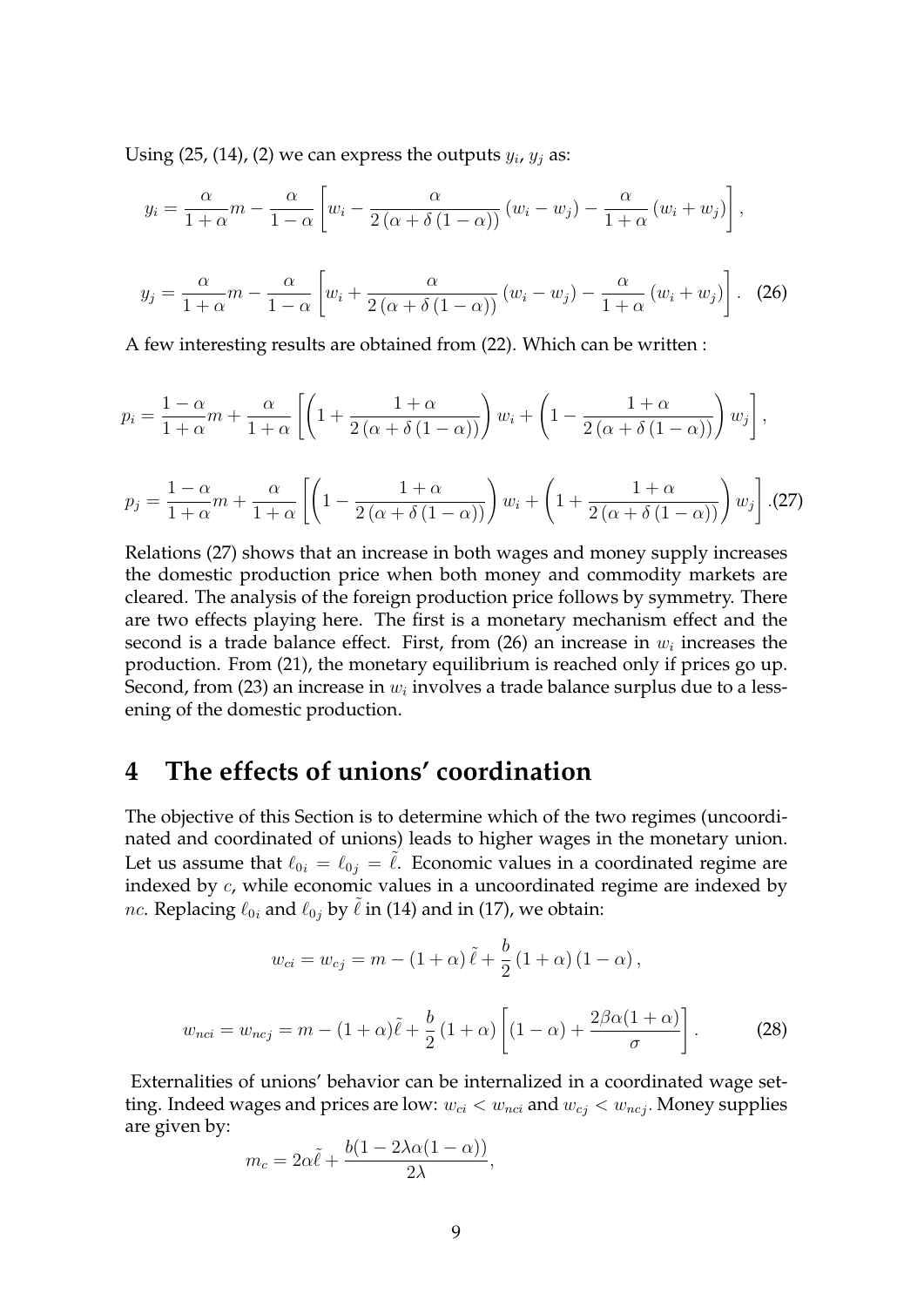$$
m_{nc} = 2\alpha \tilde{\ell} + \frac{b(1 - 2\lambda\alpha(1 - \alpha))}{2\lambda} \left[ 1 + \frac{2\beta\alpha(1 + \alpha)}{\sigma(1 - \alpha)} \right].
$$
 (29)

Depending on the degree of conservatism of the central banker, it is possible to compare the two money supplies:

$$
m_c > m_{nc} \text{ if } \lambda > \frac{1}{2(1-\alpha)\,\alpha} \text{ and } m_c < m_{nc} \text{ if } \lambda < \frac{1}{2(1-\alpha)\,\alpha}.
$$

When trade unions are coordinated, wage moderation is not a sufficient condition to ensure a more flexible monetary policy. This is only the case if the central banker is very conservative. Production prices are higher in a uncoordinated situation:  $p_c < p_{nc}$ . Labour demand is higher when unions are coordinated,  $\ell_c > \ell_{nc}$ , which involves  $y_c > y_{nc}$ . Consumer price and real wages are lower in a coordinated regime:  $q_c < q_{nc}$ ,  $w_c < w_{nc}$ .

The unions' interest is to coordinate their decisions in order to maximize employment in the monetary union. These results are independent of the central banker's behavior.

# **5 Conclusion**

This paper presented a Stackelberg game between the Central Banker of a monetary union and two countries which differ in their consumer price index. This leads all prices to differ across countries. In each country, the labor market is characterized by the presence of a single union, who acts as a monopoly of labor supply. Firms take the already set wage which maximizes the union workers' welfare. The paper highlighted the effects of internationally coordinated unions versus internationally uncoordinated unions. It has been shown that international coordination between unions in a monetary union yields to lower wages and a higher employment level compared with uncoordinated unions. The main lesson of this paper is that internationally coordinated unions leads to an accommodating monetary policy. There is more money circulating in the economy as long as the Central Banker is sufficiently conservative in terms of inflation.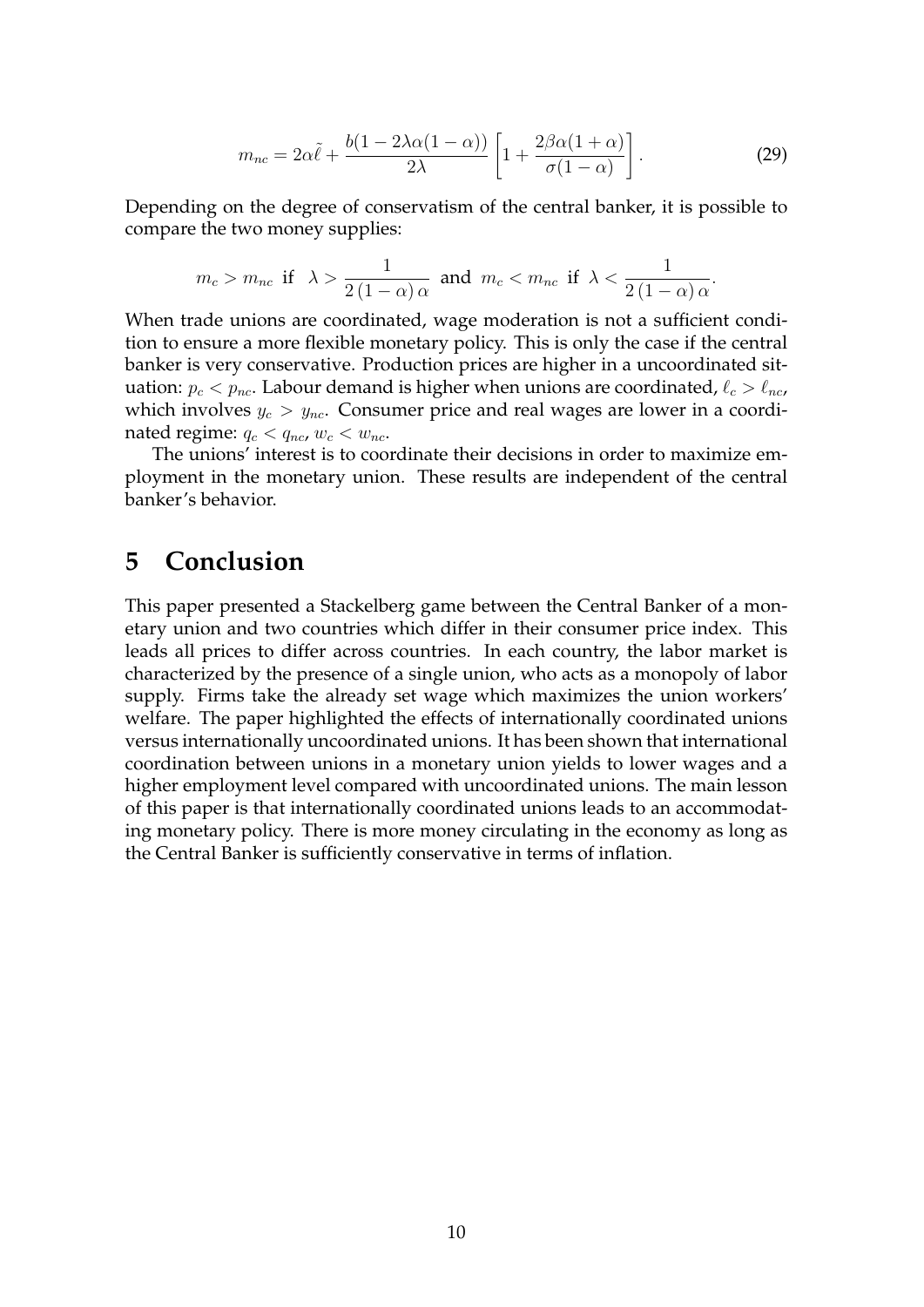### **References**

Akhand, H. (1992) Policy credibility and inflation in a wage-setting game, *Canadian Journal of Economics*, XXV, 2, 407-419.

Agiomirgianakis, G. (1998), Monetary policy games and international migration of labor in interdependent economies, *Journal of Macroeconomics*, 20(2), 243-266.

Bertola, G. (1989), Factor flexibility, Uncertainty and exchange rate regimes: Discussion, in M. De Cecco and A. Giovannini (eds), *An European Central Bank ? Perspectives on monetary Unification after ten years of the EMS*, Cambridge, Cambridge University Press.

Binmore, R., Rubinstein, and A. Wolinsky, A. (1986), The Nash Bargaining solution in economic modelling, *Rand Journal of Economics*, 17, 176-188.

Blackburn, and K. Christensen M. (1989), Monetary Policy and Policy Credibility : Theories and Evidence, *Journal of Economic Literature*, XXVII, 1-45.

Branson, W.H. (1989), Factor flexibility, Uncertainty and exchange rate regimes, in M. De Cecco and A. Giovannini (eds) An European Central Bank? Perspectives on monetary Unification after ten years of the EMS, Cambridge, Cambridge University Press.

Canzoneri, M. and Henderson, D. (1991), *Monetary policy games in interdependent economies*, Cambridge, MIT Press.

Cukierman, A. and Lippi, F. (1999), Labor market and monetary union : a strategic analysis, *Centre for Economic Policy Research*, Discussion Paper, 2236.

Feldstein, M. (1997), The political economy of the european economic and Monetary Union : Political sources of an economic liability, *Journal of economic perspectives*, 11(4), 23-42.

Forteza A. (1998), The wage bargaining structure and the inflationary bias, *Journal of Macroeconomics*, 20(3), 599-614.

Holden, S. and Bank, N. (1999), Monetary regime and the co-ordination of wage setting, *University of Oslo*, Working Paper.

Holden, S. (1991), Exchange rate Policy and wage formation in an economy with many trade unions, *European Economic Review*, 35, 1543-58.

Jensen, H. (1993), Uncertainty in interdependent economies with monopoly unions, *Journal of Macroeconomics*, 15(1), 1-24.

Jensen, H. (1994) Sustaining policy co-operation between economies of different size, *Journal of International Economics*, 36, 289-307.

Kydland, F. and Prescott, E. (1977), Rules rather than discretion : The inconsistency of optimal plans, *Journal of Political Economy*, 85(31), 473-491.

Lane, P. (2000), Asymmetric Shocks and Monetary Policy in a Currency Union. Scandinavian Journal of Economics 102(4), 585-604.

Mourmouras, I. (1997), On wage indexing, policy credibility and inflation, *Journal of Macroeconomics*, 19(1), 19-30.

Mundell, R. (1961), A theory of optimal currency areas, *American Economic Review*, 51, 657-665.

Osborne, M. and Rubinstein, A. (1990), *Bargaining and markets,* Academic press. Rogoff, K. (1985), Can international monetary policy co-operation be counterproductive ?, *Journal of International Economics*, 18, 199-217.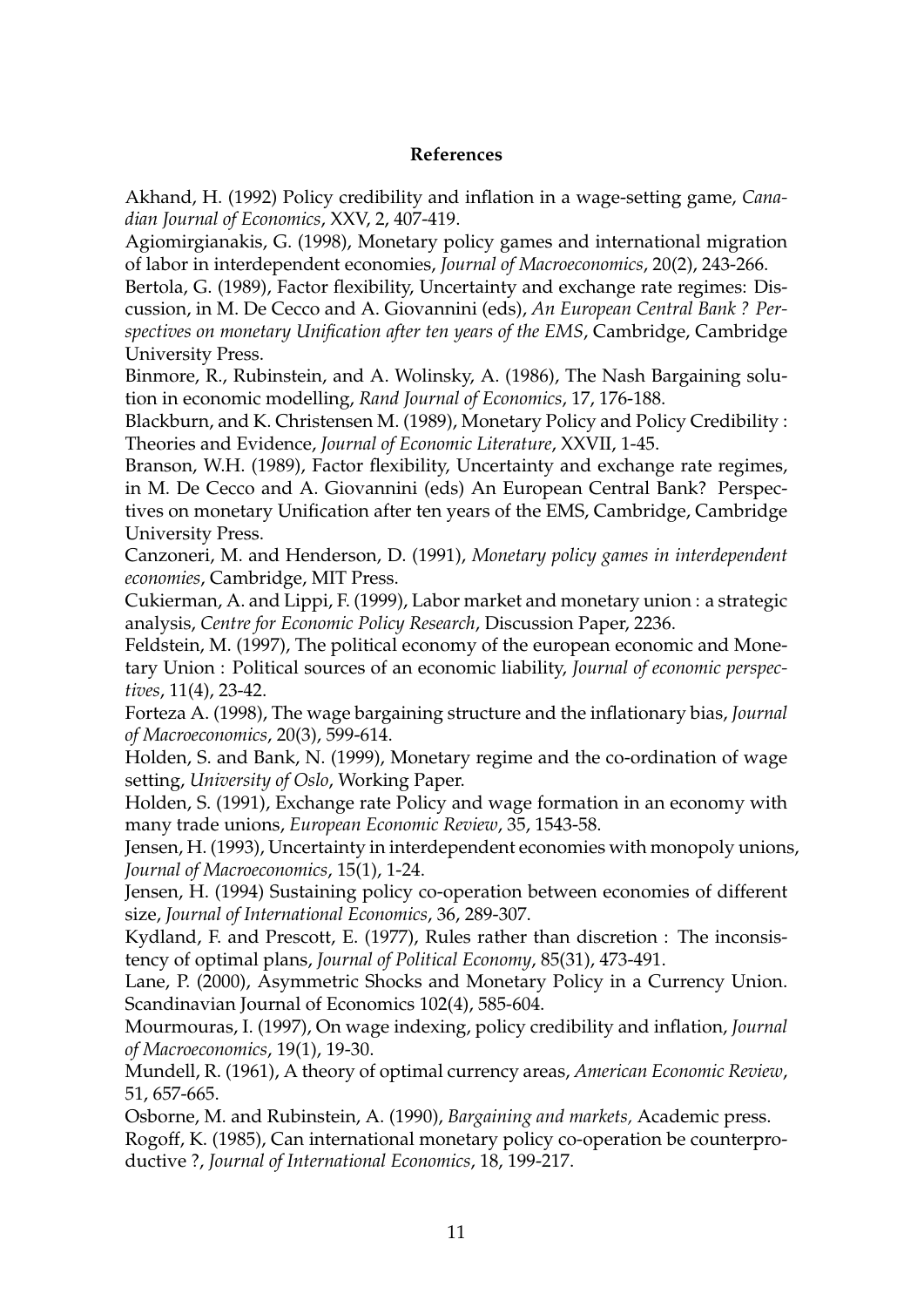Soskice, D. and Iversen T. (1998), Multiple wage-bargaining systems in the Single European Currency Area. *Oxford Review of Economic Policy*, 14(3), 110-24. Zervoyianni, A. (1997), Monetary policy games and coalitions in a two-country model with unionised wage setting, *Oxford Economic Papers*, 49, 57-76.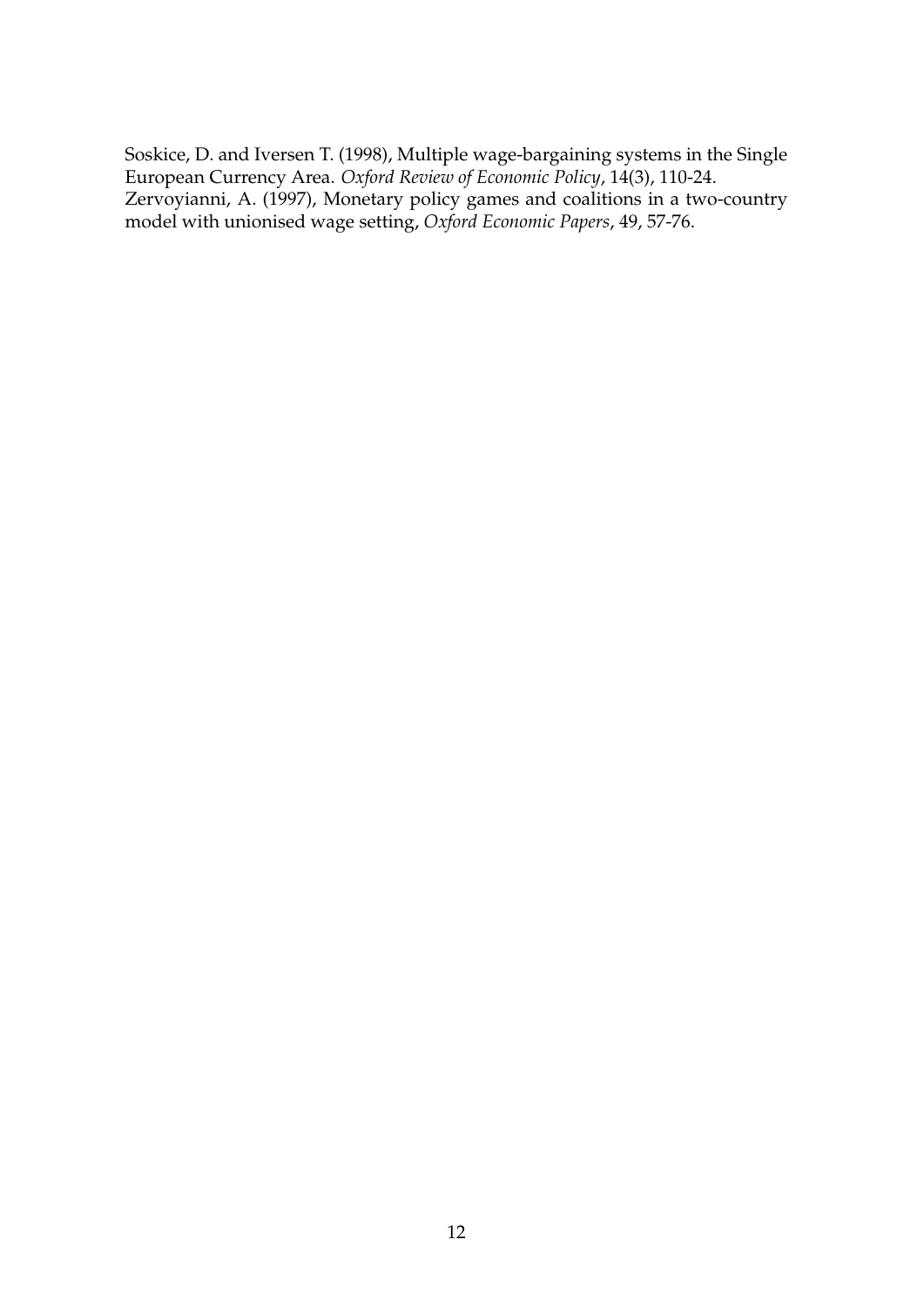# **A Appendix**

### **A.1 Approximation**

Since subscripts  $i$  and  $j$  do not play any role here, we omit them in this appendix. Let us recall (2):

$$
L^{\alpha - 1} = \frac{W}{\alpha P}.
$$

Let us use a linear approximation of the previous expression in a neigbourghood of  $L_0$ :

$$
(\alpha - 1)L_0^{\alpha - 2} \left[ \frac{L - L_0}{L_0} \right] L_0 = \frac{1}{P_0 \alpha} \left[ \frac{W - W_0}{W_0} \right] W_0 - \frac{W_0}{\alpha P_0^2} \left[ \frac{P - P_0}{P_0} \right] P_0.
$$
 (30)

Let us denote by small letters the following quantities:

$$
\ell = \frac{L - L_0}{L_0}, \quad w = \frac{W - W_0}{W_0} \quad p = \frac{P - P_0}{P_0}.
$$

Rewrite (30) with these notations, developp the left hand side and use (2) into the right hand side to get :

$$
(\alpha - 1)L_0^{\alpha - 1}\ell = L_0^{\alpha - 1}w - L_0^{\alpha - 1}p.
$$

Simplify by  $L_0^{\alpha-1}$ 

$$
(\alpha - 1)\ell = w - p \iff \ell = -\left[\frac{w - p}{1 - \alpha}\right] \iff L = L_0 \left[1 - \left[\frac{W}{W_0} - \frac{P}{P_0}\right]\right].
$$

Consequently,  $L > 0 \implies \frac{W}{W_0} - \frac{P}{P_0}$  $\frac{P}{P_0}$  < 1 –  $\alpha$ . The difference between the wage increase  $W/W_0$  and the price increase  $P/P_0$  captures the increase in the real purchasing power of consumers.

## **A.2 Minimization of the unions' loss function**

The first program (3) is solved as follow :

$$
\max_{w_i} U_i = -(\ell_i - \ell_{0i})^2 + bw_{ci},
$$
  
s.c.  $\frac{\partial w_j}{\partial w_i} = \frac{\partial m}{\partial w_i} = 0.$ 

Using (14), (24) and (25), we derive :

$$
U_i = -\left[ -(1 - \alpha)^{-1} (w_i - p_i) - \ell_{0i} \right]^2 + bw_{ci},
$$
  
\n
$$
U_i = -\left[ \frac{1}{1 + \alpha} m - \frac{1}{1 - \alpha} \left[ w_i - \frac{\alpha}{2(\alpha + \delta(1 - \alpha))} (w_i - w_j) - \frac{\alpha}{1 + \alpha} (w_i + w_j) \right] - \ell_{0i} \right]^2
$$
  
\n
$$
+ b \left[ w_i - \frac{1 - \alpha}{1 + \alpha} m - \frac{\alpha}{1 + \alpha} (w_i + w_j) - (1 - 2\beta) \frac{\alpha}{2(\alpha + \delta(1 - \alpha))} (w_i - w_j) \right].
$$

The first order condition is:

 $\partial U_i$  $\frac{\partial U_i}{\partial w_i} = -2 \left[ - \frac{1}{1-\alpha} \left[ 1 - \frac{\alpha}{2(\alpha+\delta(1-\alpha))} - \frac{\alpha}{1+\alpha} \right] \right]$  $\frac{\alpha}{1+\alpha}$ ]